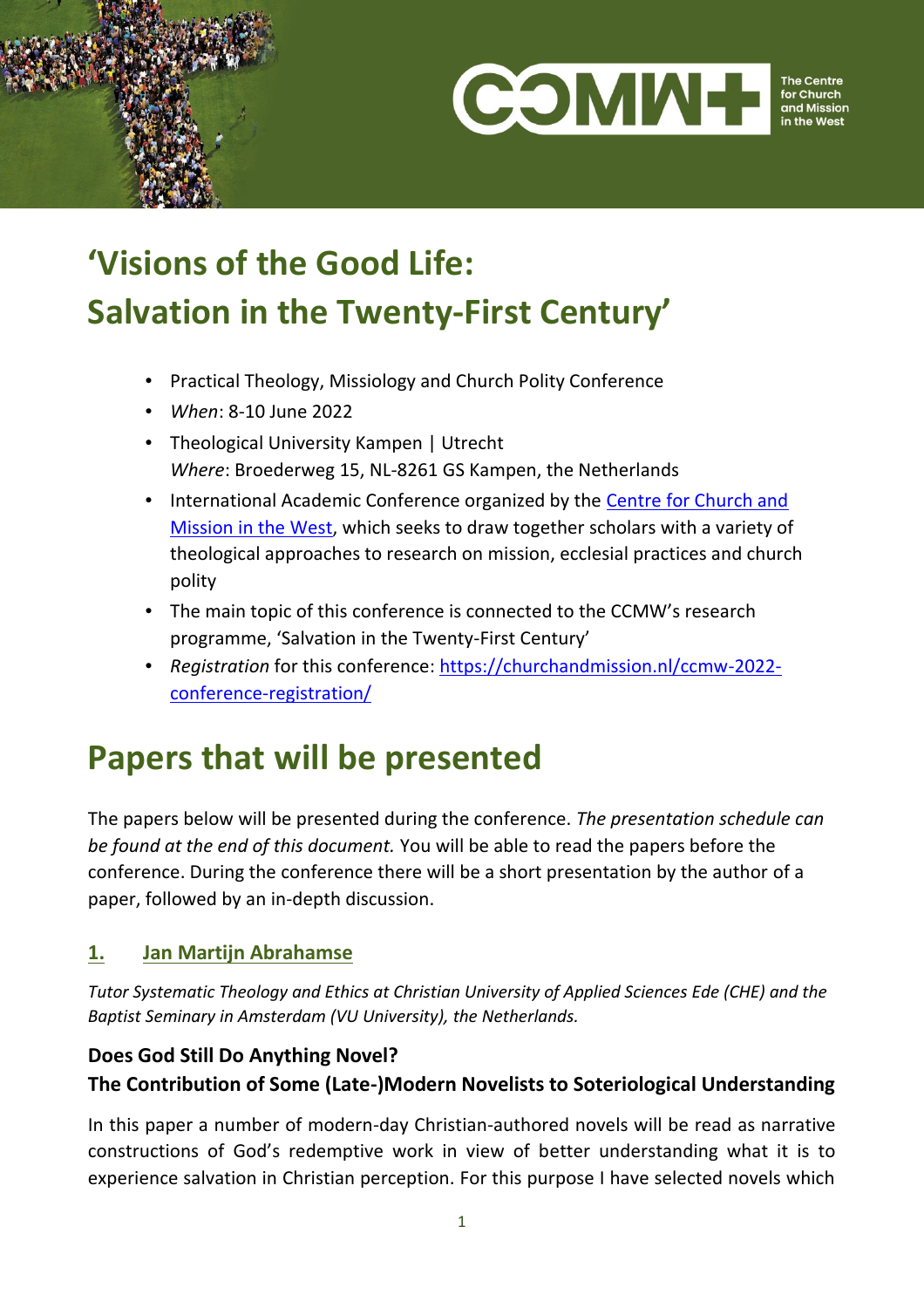stand out by their particular first-person perspective and common theological motive: the quest for redemption in relation to the themes of suffering, the meaning of life, and, most importantly, the existence of God: Jan Overduin's *Herder en huurling* (1951), Susan Howatch's, *Glittering Images* (1987), Gert-Jan Segers's *Overwinteren* (2000), and Esther Maria Magnis's *Gott Braucht Dich Nicht* (2012).

Novels offer knowledge and understanding, since they "are important *cultural products* and *expressions* of humanity" (Peels, 2020, p. 206), and therefore a valuable theological resource to better understand salvation in its cultural fashion, thus providing a better vehicle for conveying 'soteriological knowledge' than soteriological theories or models can. For stories are both tools by which we actively attribute meaning to our lives (McAdams, 2013), as well as mirrors of the cultural frameworks we receive to understand ourselves (Conway, 1998). Novels are, in this sense, not merely aesthetic pieces of fiction generating an alternative world, but "present and represent the complexity of moral life in a fuller sense than abstract generalizations do" (Vos, 2020, p. 185; cf. Hauerwas, 2013). In other words, stories of salvation can  $-$  to a certain degree  $-$  mediate this salvific experience to another person (Stump, 2018, pp. 301-302; cf. Ford, 1999; Abrahamse 2021) as they enable readers to see the world through the eyes of the fictive characters (Peels, 2020). Reading these novels as 'thick descriptions' of salvation offers a more embodied performance or imagination of than systematic theology's customary (more) abstract and cognitive soteriological reflection and theorizing (cf. Johnson, 2021).

In short, the novels selected in this paper are treated as 'real-life encounters', both shedding light on the particular uptake and experience of what salvation is or should be, as well as a window into the time and background in which these novels are written. To make an assessment this paper will employ, besides the familiar soteriological concepts formulated in systematic theology, also insights from literary studies (Richardson, 2002) and notably McAdam's framework of the six languages of redemption (McAdams, p. 25) to answer its leading question: What do these novels tell us about the experience of salvation in (late) modernity?

## **2. Francis Adebayo**

*PhD student, VU Amsterdam, the Netherlands.*

## **Better Life for All: Contribution from African Soteriological Discourse on Materiality**

There is a deep concern within society and the academy in Africa about the material. The African religious society has been consistent in its search for material well-being in unending combat against poverty and suffering. This effort has been mainly religious and revolves around salvific rituals and liberational sacrifices as a means of obtaining material well-being also known as 'better life'. This paper explores the African conception of better life by drawing on the African view of spiritual realities, the notion of materiality, and how these two realms of African cosmology unite in making salvation the means to the good life for all.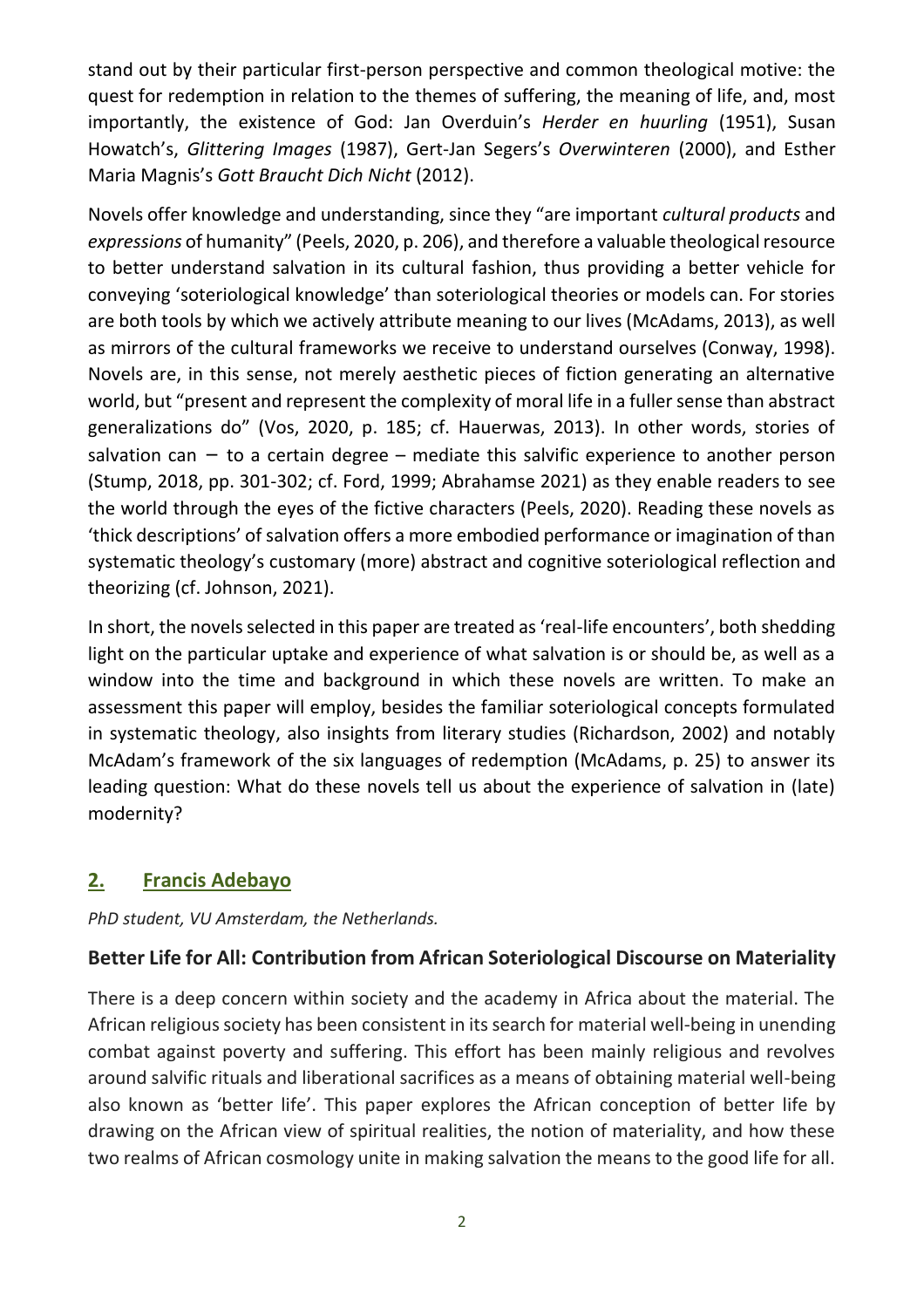#### **3. Ben Aldous**

*Revd. Dr. Ben Aldous [Churches Together in England]. Institution: Honorary Research Fellow, Queens Foundation, Birmingham, England.*

## **The centre becomes the periphery: Reflections on Kosuke Koyama's soteriology for 21st century mission**

Kosuke Koyama is an often-forgotten Japanese theologian whose writings in the 1970s and 1980s have a prophetic edge to them for considering  $21<sup>st</sup>$  century mission especially in the UK. The paper unpacks Koyama's theology of salvation rooted in *theologia crucis.* Koyama says that for the church Jesus Christ is the centre of all peoples and all things yet Jesus is the centre becoming periphery. "His life moves towards the periphery. He expresses his centrality in the periphery by reaching the extreme periphery. Finally on the cross he stops this movement. There he cannot move he is nailed down." The paper explores this central theme for mission and evangelism in the UK context. It ponders if a move to the periphery, a loss of power, 'efficiency' and speed is a more honestly aligned to the reality of mission in a post Christendom context. Perhaps a need an evangelism of the periphery?

## **4. Björn Asserhed**

*PhD-student, Stockholm School of Theology (UCS), Sweden.*

## **Trajectories of salvation in missio-formational practices: Christian formation in Swedish church plants**

Sweden is sometimes described as the most secular country in the world. The free-church movement has been declining for almost a century and in the last two decades over a thousand churches has been closed down. However, according to recent reports almost 500 new churches has been planted since 2000. This paper presents preliminary results of field studies of three church plants in Sweden. What practices are forming people in becoming Christians in this context and what trajectories of salvation are offered and realised in these communities of mission?

## **5. Dejan Azdajic**

*Slovenian, Freie Theologische Hochschule Giessen (Department of Practical Theology).*

## **We Want the Good Life Now: Insights from Lived Religion for a Whole Person and Communal Approach to Salvation in the 21st Century**

While late modern people in contemporary Western societies may be curious about salvation, they certainly long for human flourishing here and now. To achieve this goal, much emphasis is placed on embodied spiritual practices and personal experiences. At the same time, much of the Church in the West with its continuing insistence on cognitive word-based pedagogies and only a marginal emphasis on experiential bodily participation, has witnessed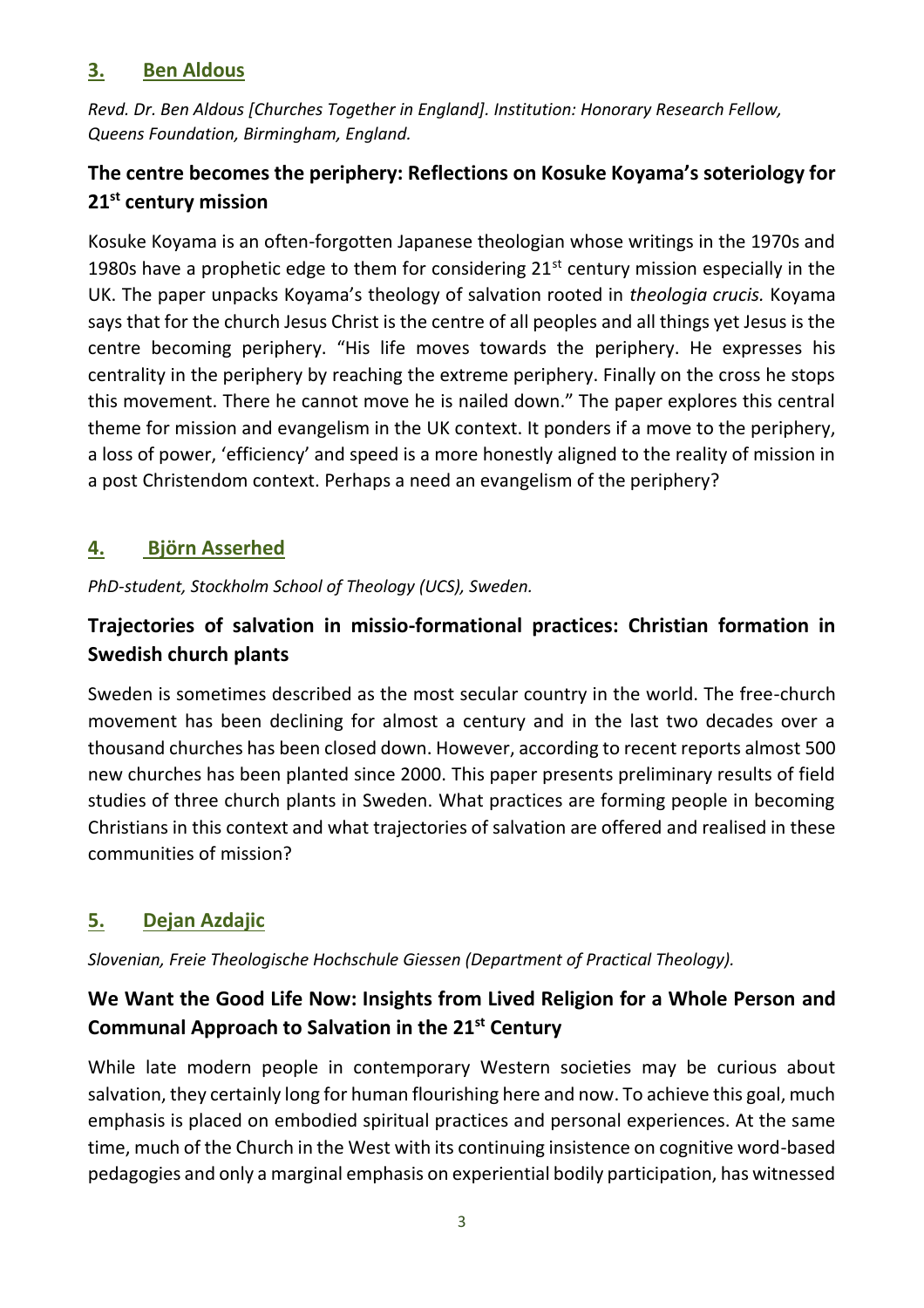a diminished impact considering the changing landscape. Building on my ethnographic research and recent research in liturgical studies, this paper intends to offer relevant insights from Lived Religion with its explicit emphasis on enacted theology as a source for catechetical instruction and the whole-body emphasis for a salvific encounter with God. Reflecting on these important aspects contributes to a more holistic understanding of how the Church can promote the good life now, while increasing its effectiveness in its traditional proclamation of God's salvation for the world.

#### **6. Janel Kragt Bakker**

*Associate Professor of Mission and Culture, Memphis Theological Seminary, USA. (Visiting Research Fellow, Protestant Theological University, Groningen, the Netherlands, May-June, 2022)* 

## **God's Ambassadors? White Christian Nationalists, Salvation, and the Kingdom of God**

The *basileia tou Theo*—often translated into English as "the kingdom of God"—is the central metaphor in the Gospels' account of Jesus' teachings. Jesus portrayed the *basileia tou Theo*  as the ever-present domain of God's love and justice; he invited his followers to receive this realm as a gift and enter it with a childlike spirit. However, many western Christians have defied Jesus' teachings and sought to expand their social and political power under the banner of advancing the kingdom of God. In the contemporary United States, white Christian nationalists often reference this metaphor in their bid for dominance. This paper will explore how soteriological and eschatological visions of the good life have animated white Christian nationalists, providing them with an imperialistic cultural mandate and a sense of having favored status as God's ambassadors. Following the consensus model of practical theology, the paper will proceed from historical and sociological interpretation to theological reasoning in order to develop an alternative vision for social and political engagement among white Christians. This vision recognizes Christians as both the subjects and objects of God's mission of redemption for the entire cosmos.

## **7. Jack Barentsen**

*Professor Practical Theology. Evangelische Theologische Faculteit, Leuven | Institute of Leadership and Social Ethics, Belgium.*

## **The legitimacy and authority of church leadership in particular frameworks of salvation**

This paper explores the relationship between different dominant images of salvation and practices of church leadership. A sacramental view of salvation frames the pastor as mediator of divine grace by ecclesially authorized liturgies. A judicial view frames the pastor as accuser and advocate alternately to motivate believers to recognize sin, express repentance and accept forgiveness by faith alone. A participatory view frames the pastor as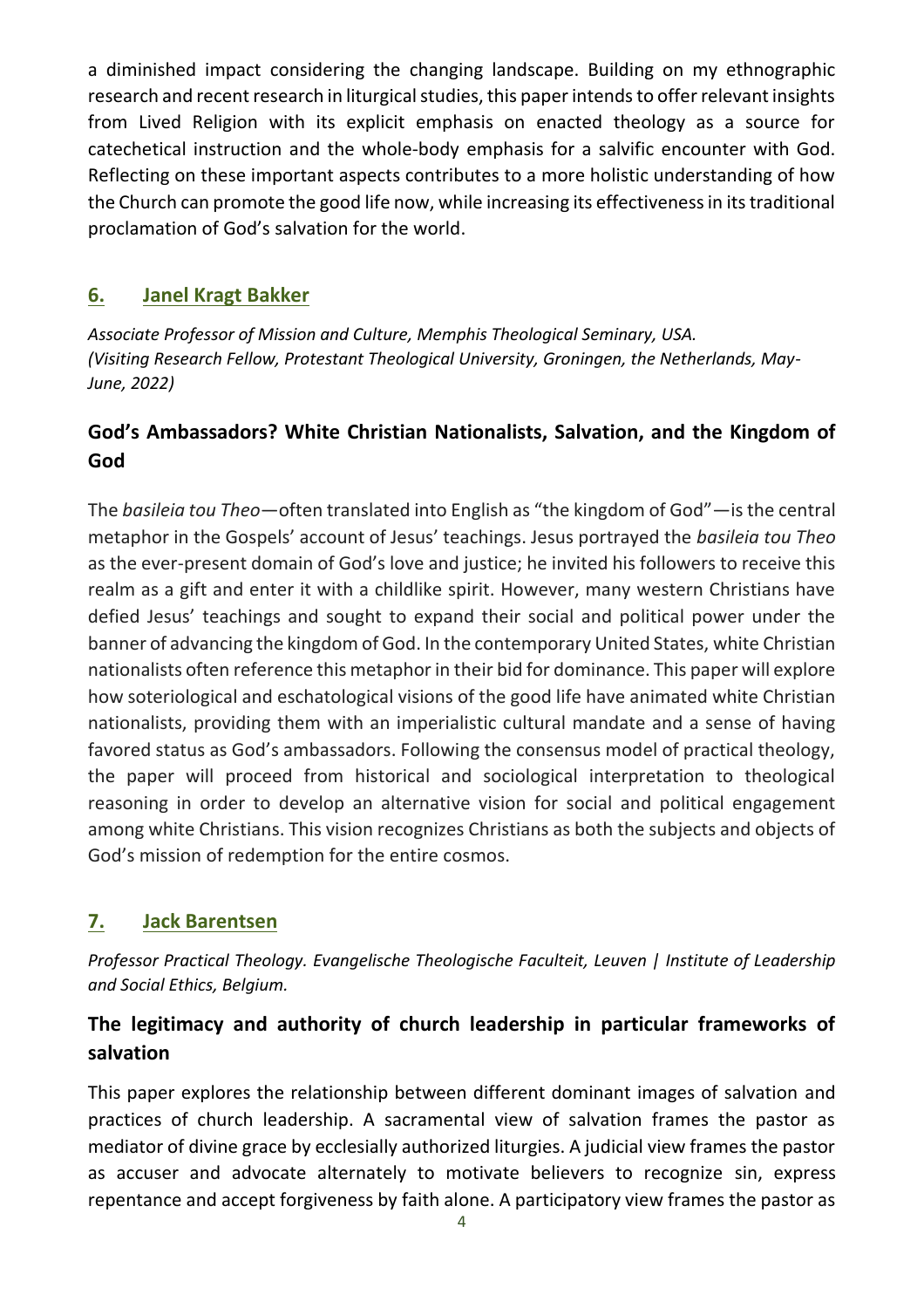one who enables and empowers participation in the life of the church and its mission. Thus, views on salvation legitimate particular leadership practices, which in turn shape community formation, boundary marking and mission.

## **8. Jonna van den Berge-Bakker e.a. (panel of two papers)**

*Jonna van den Berge-Bakker; dr. Marten van der Meulen; dr. Berdine van den Toren-Lekkerkerker; prof. dr. Benno van den Toren (chair).*

## **From fixable to permanently broken: a conversation for a missional ecclesiology on the edge**

We propose a panel of two interconnected papers, in which we explore from different perspectives and approaches – ecclesial analysis in the Dutch context and missiological insights – how the question of salvation for the 21st century cannot be answered without serious and interdisciplinary reflection on the Church's being in this context – towards a missional ecclesiology.

## 1. Ecclesiology & soteriology: From Eastern Congo to Groningen – Church as mission *(Berdine)*

What is salvation in a context of ongoing violence and physical vulnerability because of the HIV and Ebola viruses? And in a neighbourhood in the Netherlands where we find social cohesion, yet lived out in the vulnerability of poverty and on the margins of society? Reflecting on salvation in the lived experience of these two contexts, I look for indicators towards a missional ecclesiology in the light of God's mission. Church as community is a gift received, a home of welcome and formation, and a call to be and do.

#### *2. Ecclesiology & Eschatology (Jonna & Marten)*

Many churches are occupied with fixing problems, such as membership decline. They have a nagging feeling they do not respond to their calling. We think churches can discover God's shalom if they stop fixing problems and move toward a different understanding of their permanent brokenness. We work on a missional ecclesiology that enables people to follow Jesus in living out this shalom. Churches in marginal situations taught us eschatology is crucial. How does understanding the present in the light of God's future open up space to love what is given and will be given?

## **9. Philipp Bartholomä**

*Prof. dr., German, Freie Theologische Hochschule Gießen (department of Practical Theology).*

## **From Acceleration to Resonance: Hartmut Rosa`s Sociology of the Good Life and the Mission of the Church**

In his influential socio-critical narrative, German sociologist Hartmut Rosa combines a resolute diagnosis of the crisis of late modernity (which he relates to an unhealthy "cycle of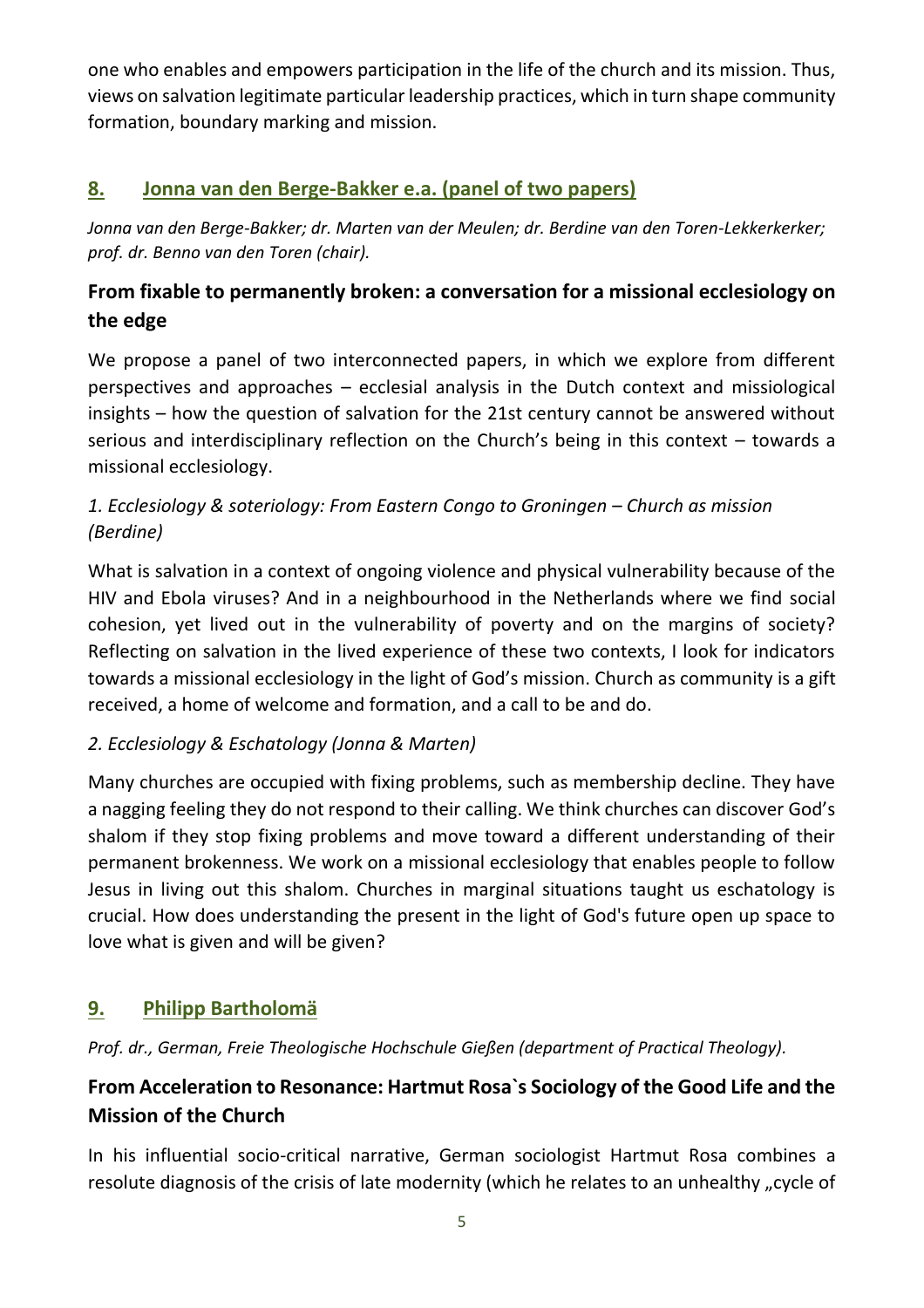acceleration") with the optimistic credo that "a new relationship with the world" (which he describes as "resonance") can overcome the late-modern pathologies of alienation and lay the foundation for a good, successful, or even happy life. Initially, this paper summarizes the main elements of Rosa`s signature of late-modernity. This is followed by a critical assessment of his "redemptive story" from a theological point of view. Against this background, we will finally explore some practical-theological implications for a missional ecclesiology in the secular West.

#### **10. Pieter Dirk Dekker**

*PhD student, VU Amsterdam, the Netherlands.*

## **Who will be saved? The preferential option as a challenge to Augustinian doctrines of divine election**

Theologians have often debated the 'who-question' of salvation: who will be saved, and might we identify a certain logic to this? According to liberation theologies, God's salvific acts are guided by a preferential option for the poor. Taken at face value, this claim challenges conceptions of election from the Augustinian tradition, which presuppose, often within a voluntaristic framework, that God elects some and reprobates others irrespective of their faith, merit, or, for that matter, socio-economical position. This short paper analyses how prominent liberation theologians such as Gutierrez and Ellacuría position themselves vis-à-vis more voluntaristic conceptions of divine election and preference.

## **11. Jan Scheele-Goedhart**

*Rev. Protestant church of Vijfhuizen (PKN), senior researcher RIGO Research en Advies BV, PhD student PThU, the Netherlands.* 

#### **Work and the Good Life**

Many would argue that a work is an important part of a good life in the 21<sup>st</sup> century; at the very least, unemployment is generally considered undesirable. Other voices, however, would argue that contemporary society overvalues (paid) work and that there are aspects of our work-culture like the meritocratic ideal that are fundamentally at odds with a Christian theological vision of salvation and the good life. First, based on empirical data obtained for a PhD-project on the interaction between ecclesial practices and lived faith in the sphere of work, this short paper will analyse the visions of the good life and the soteriological imagery of Protestant churchgoers in relation to their work. Second, the paper will reflect theologically on those empirical results and suggest implications for soteriology, for preaching and pastoral care to working congregants and for theological reflection on work in general.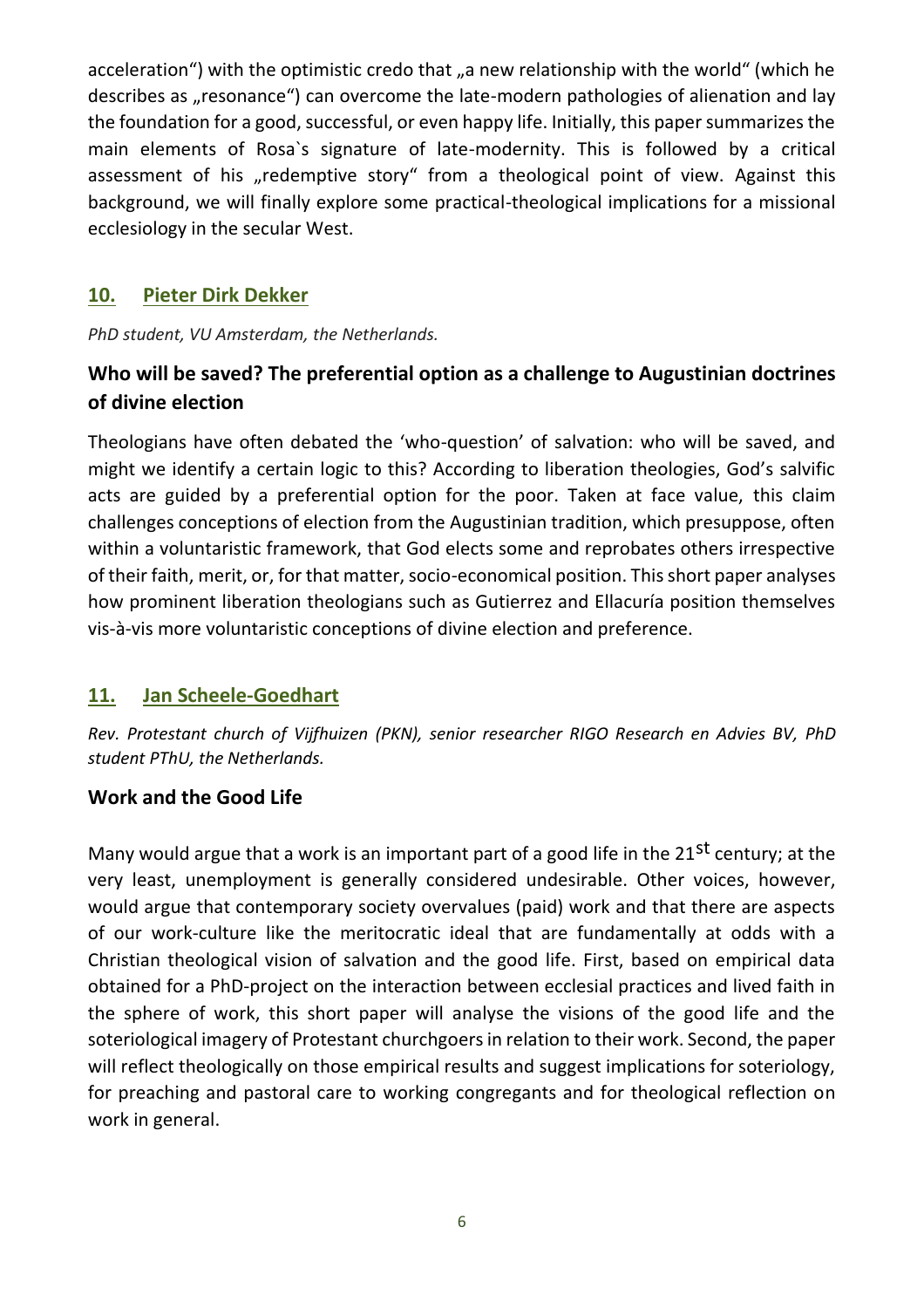#### **12. Rein den Hertog**

*Minister within the Christian Reformed Churches in the Netherlands.*

#### **Salvation through ministry**

In my paper, I want to focus on the question of how ministerial theology within a church denomination with a pietistic background can contribute to 'the good life' of its surroundings. Within a pietistic setting, the view of salvation risks being narrowed to the individual believer's relationship with God, leaving (too) little room for the communal witness of the church to the world. Theology and practice of ecclesial ministry needs to be rethought in order to contribute to the development of church with a relevant view of salvation, without betraying its pietistic background.

#### **13. Matthew E. Hovde**

*Rev., C.S.C. (USA). KU Leuven, Faculty of Theology and Religious Studies, Doctoral Researcher, Research Unit of Systematic Theology, Leuven, Belgium.*

#### **Chastity, Poverty, and Obedience: The Good Life of Self-Renunciation**

The Consecrated Life presents a counter-cultural perspective of the good life, as one animated primarily by self-renunciation and denial through the evangelical counsels of Chastity, Poverty, and Obedience, as a means to human flourishing. This is supported by systematic theologians who argue for an ecstatic human personhood, as well as by liturgical texts for the celebration of the consecrated life. These work in tandem to argue that the eschatological perspective of the Consecrated Life is inseparably united to the practical asceticism that constitutes its form, and offers a perspective on the good life as inherently one of out-pouring in imitation and participation in Christ.

#### **14. Keas Keasler**

*Assistant Professor of Christian Spiritual Formation; Director of M.A. in Christian Spiritual Formation and Leadership (Friends University in Wichita, Kansas).*

## **The Good Life, Good Person, and Good Teacher: Dallas Willard and the Great Questions of Life**

In light of the recent call that theology attend more closely to the core questions of human existence and respond in generative ways that bring forth the flourishing of humans and all creation, one voice worth listening to is American philosopher and theologian Dallas Willard (1935-2013). Starting around the year 2000, a frequent theme for Willard was "The Four Great Questions of Life," which he considered to be a summary of the basic, existential questions that all individuals and societies must answer. This paper will explore the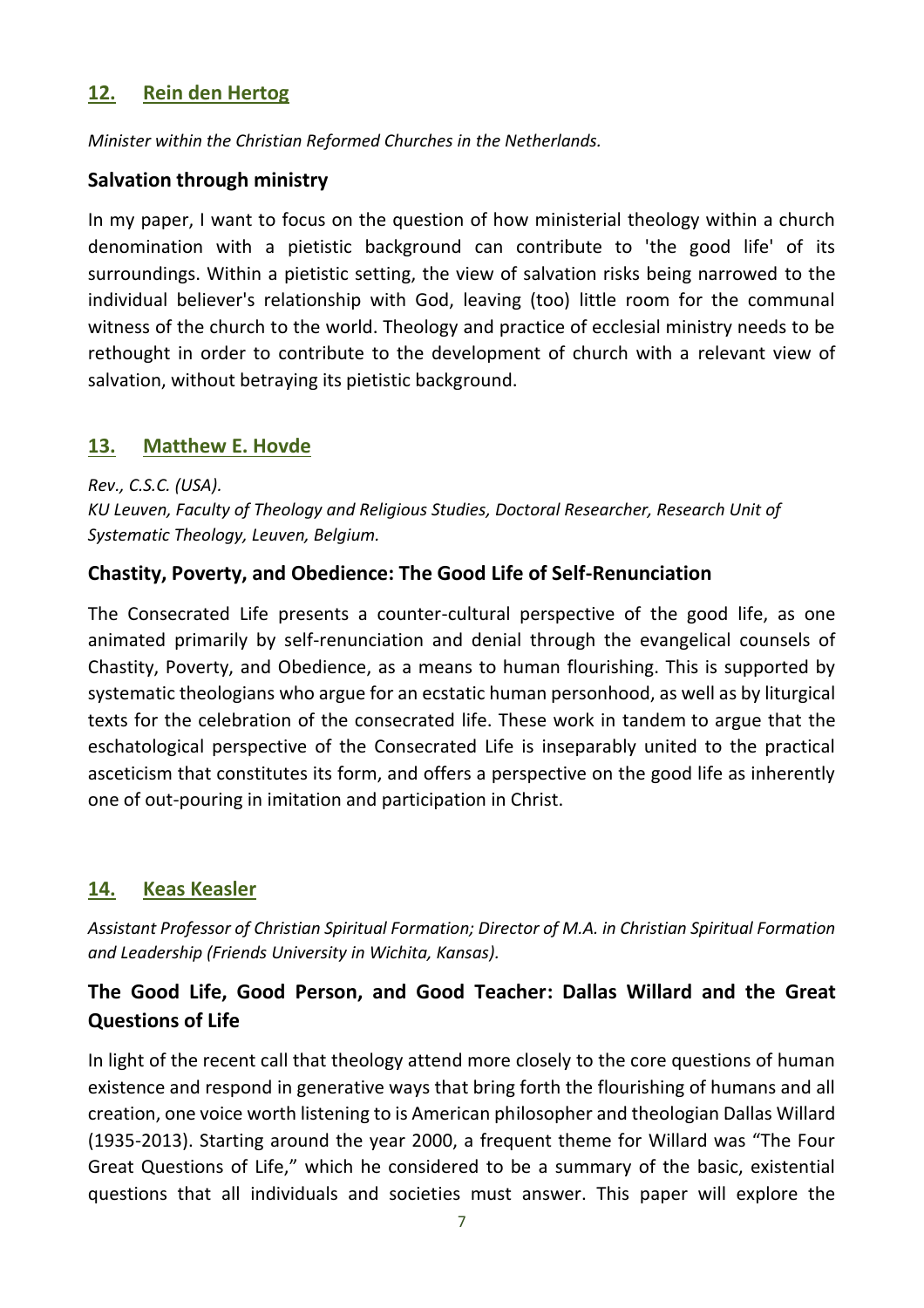soteriological implications and missiological relevance of his reflections on these questions for the church today. I will specifically focus on Willard's Christocentric approach to the traditionally philosophical big questions of human life, which integrates the pursuit of the good life with the process of becoming a good person and addresses how such a good life is attained – through active apprenticeship to Jesus – as well as how it is part and parcel of the good news of the gospel.

## **15. Lap Yan Kung**

*Dr., Hong Kong, Chinese University of Hong Kong.*

## **Salvation as Initiating a Liberating Course of Karma: Experiences of the Blind and Visually Impaired in Hong Kong**

This study attempts to challenge a Chinese version of dis/ableism characterized by a folk belief in Paoying (a belief in retribution for what one does) and Cán Fèi (deformity and uselessness), with reference to the Hildesheim Mission in Hong Kong. The blind and visually impaired are believed to be Cán Er Bu Fèi (disabled but not unworthy), and their mystery of touch is seen as a liberating course of Karma rather than an experience of retribution from the Karma of their ancestors and/or previous lives. The practice of initiating a liberating course of Karma helps development of an embodied Christian mission in three ways, namely, enhancing the quality of life, emerging as a communion, and progressing a theology of senses.

## **16. Ross Lockhart**

*Dean of St. Andrew's Hall. Professor of Mission Studies, Vancouver School of Theology, Canada.*

## **Ruler of all nature? Environmentalism, Soteriology and Mission in Vancouver, Canada**

Vancouver, Canada is recognized both for its stunning natural beauty (wedged between North Shore mountains and the Pacific Ocean), as well as being a highly diverse, modern and secularized Pacific-Rim city of 2.6 million inhabitants. This paper draws upon the author's ongoing research into theology, mission and organizational culture in Vancouver, and reflects upon the contested public discourse on "the good life" in light of colonialism and climate crisis in the lower mainland of British Columbia. This paper will have a specific focus on the identified value of Indigenous culture, and its corresponding environmental awareness, in the general population in order to discern, identify and propose an effective response by Christian initiatives for the sake of mission.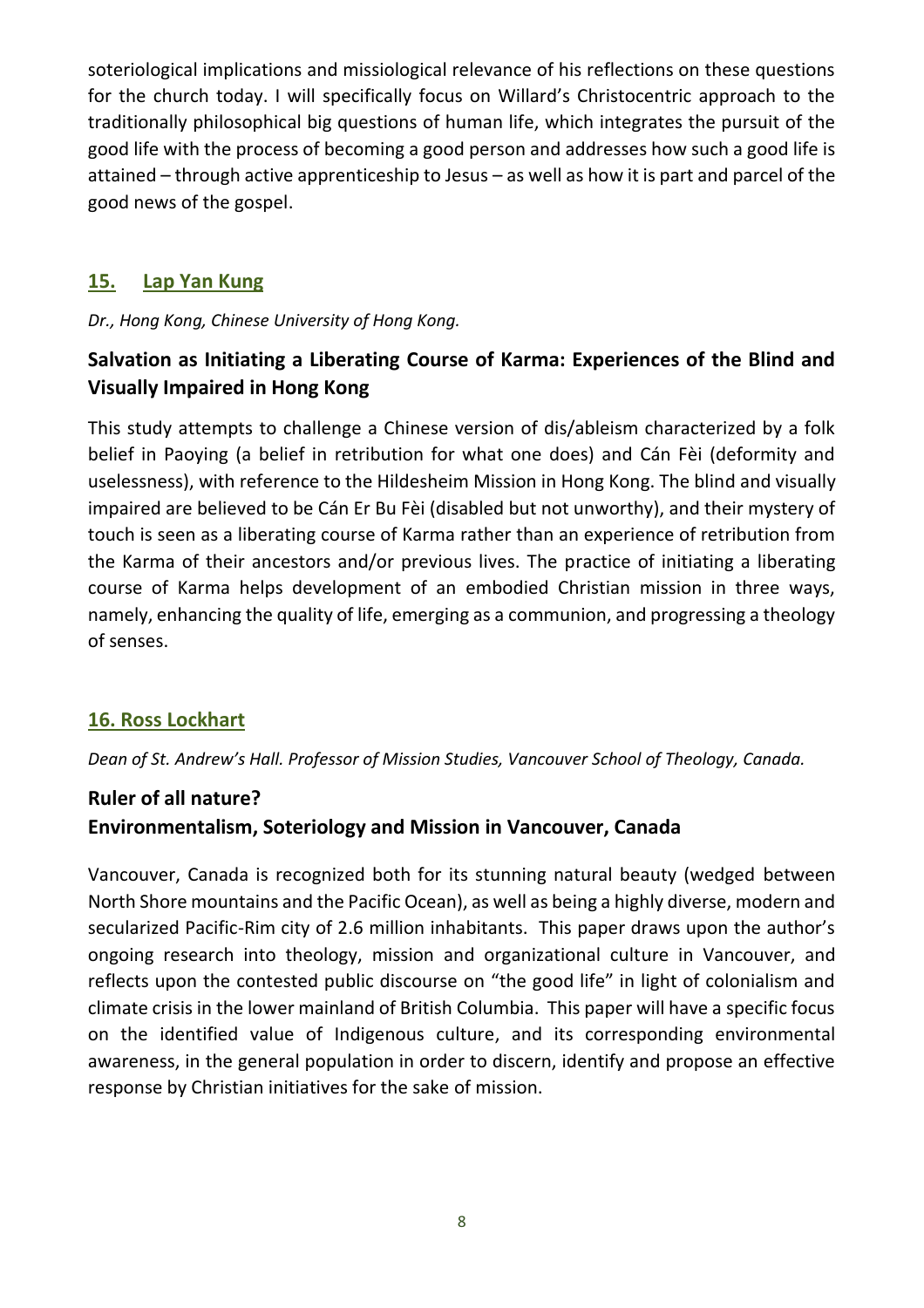## **17. Theo Pleizier**

*Assistant Professor of Practical Theology, PThU, the Netherlands.*

#### **Death-talk**

## **Recovering the art of dying in 21st Century Christian practices**

How do 'visions of the good life' connect with the undeniable reality for any human being: the end of life? The end of life will not always be good, yet preparing for death belongs to good living. Or does death distort our vision of what a good life might be? The paper brings these question into conversation with a few core ecclesial practices, such as pastoral care and preaching. Is death still part of Christian speech, and if so, how? The final part of the paper presents offers a research perspective on thanatology for theological research.

## **18. Bert Roor & Evelien van Duffelen**

*Lectorate Theology, Christian University of Applied Sciences – Ede (CHE), the Netherlands.*

#### **Mapping Experiences of Salvation and Good Life in New Faith Communities**

Our lectorate focusses on 'salvation' in faith communities. What do participants experience of the good life when they get involved? In what ways is participation meaningful to them? What lessons can we learn from their experiences for mission in the West? To map the answers, we developed a holistic research model of dimensions of meaning based on modern perspectives in social sciences and healthcare. How does this 'Compass of Meaning' help in the hermeneutical challenge to understand the impact of (new) faith communities on the lives of people? We will share the results based on research within six different emerging faith communities.

## **19. Sake Stoppels**

*Lectorate Theology, Christian University of Applied Sciences - Ede (CHE), the Netherlands.*

## **The missional mindset of pastors and pioneers in the Protestant Church in the Netherlands**

In 2020 and 2021 the Protestant Church in the Netherlands (PKN) did research among its pastors and pioneers. 40 pastors and 20 pioneers were interviewed. The research project focused mainly on the missional mindset of these pastors and pioneers. What is their theological motivation for being missional? Who is Jesus Christ in their missional thinking? What are the unique elements of Christian tradition, if any? How do pastors and pioneers work out the concept of salvation?

From a theological point of view, the PKN is a very broad church. The outcome of the research reflects this breadth. However, in the variety of answers, one can also see some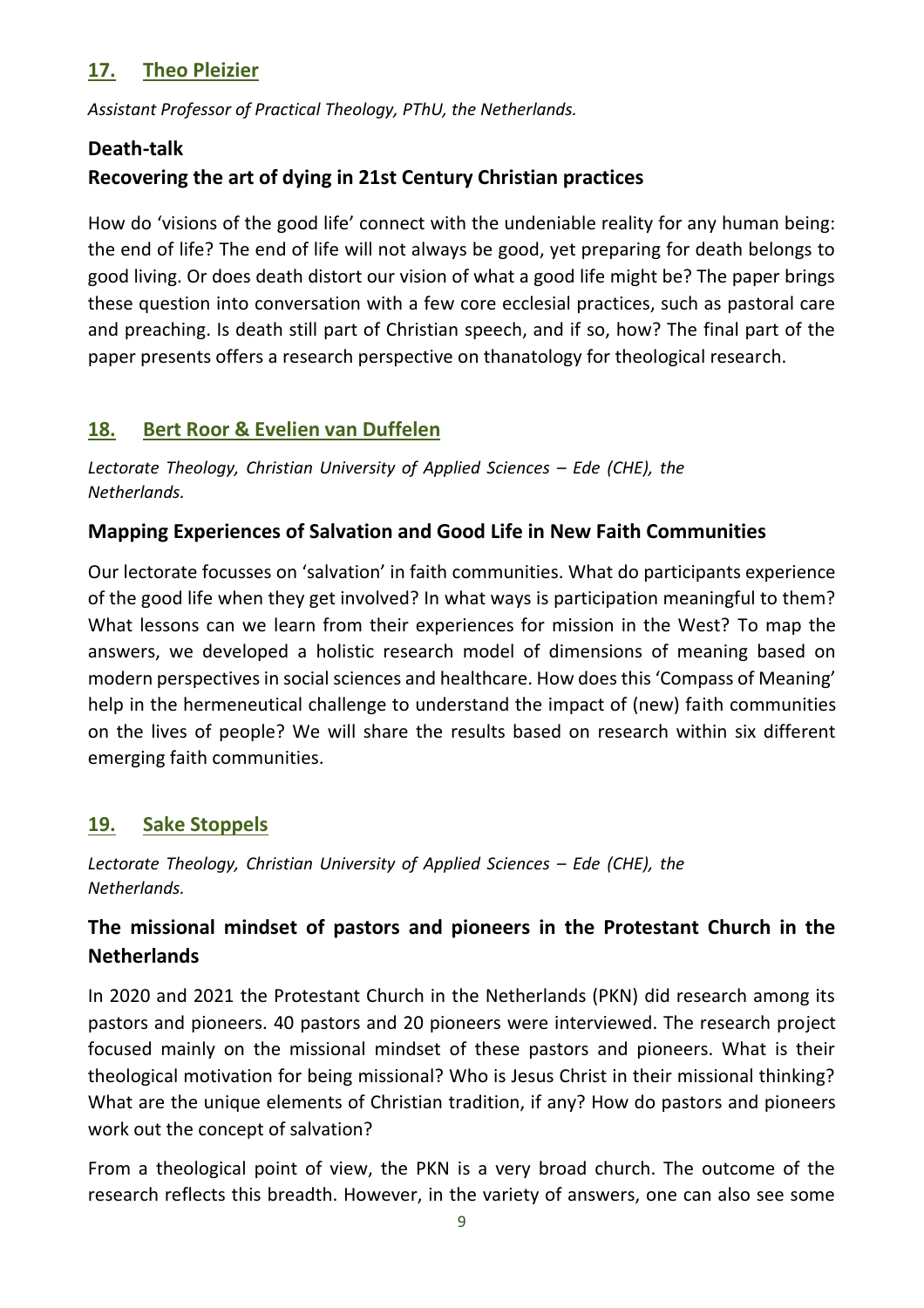threads. The first is that classic dogmatic phrases and thoughts are lacking. For example, Jesus is not primarily seen as the Saviour who redeems us from an eternal penalty by his suffering and death. The redemption that He does give is his proximity. He is with us, in days of joy and in days of suffering. A second thread is related to the first one: eternity is not a focus in the missional mindset of the interviewees. Charles Taylor's immanent frame is recognizable in the results.

In the paper I want to present the results of both research projects and reflect on the theological positions found.

## **20. Daniel Tai-yin Tsoi**

*Candidate of Doctor of Theology and Ministry (DThM) at Durham University & Ordinand of the Church of England. Cranmer Hall, St John's College, Durham & Department of Theology and Religion, Durham University, England.*

## **"Body of Christ broken for you" – What can the Eucharist mean to the diaspora Iranian Christian converts from Islam in Britain concerning their salvation and lived experiences?** *A preliminary report of a theological qualitative study*

Since the 1979 Islamic Revolution, many Iranian Muslims have converted to Christianity, and many have come to Britain and attended various churches. One key element in their new Christian faith is establishing their identity, focusing on their "Persian-ness". Hence, the political-cultural context significantly shapes their new faith. Closely related is a history of trauma and suffering, both in Iran and Britain, as asylum seekers and refugees. My previous research suggests these traumatic experiences help these converts identify with Christ's suffering and sacrifice. There are complex intertwining factors in these Iranians' faith and salvation, including their identities after religious conversions, their traumatic experience and Iranian cultural heritage.

One way to establish their Christian identity is through rituals. The Eucharist, which signifies Christ's broken body, has been linked with trauma, liberation, and racial injustice. This perspective is particularly relevant to these Iranian Christian converts. The intertwining factors influence how these Iranians understand and experience the Eucharist.

This paper reports a study investigating the meaning and experience of the Eucharist among the Iranian Christian converts. This study is doctorate research in practical theology, using qualitative research methods to understand their lived experiences. The aim is to complexify and develop a potential Iranian Eucharistic theology. The paper outlines the complexity of these intertwining factors and presents preliminary emerging themes from the qualitative data: the centrality of the Eucharist and personal faith among the Iranian converts and the obliviousness of the communal aspect of the Eucharist among the Iranians.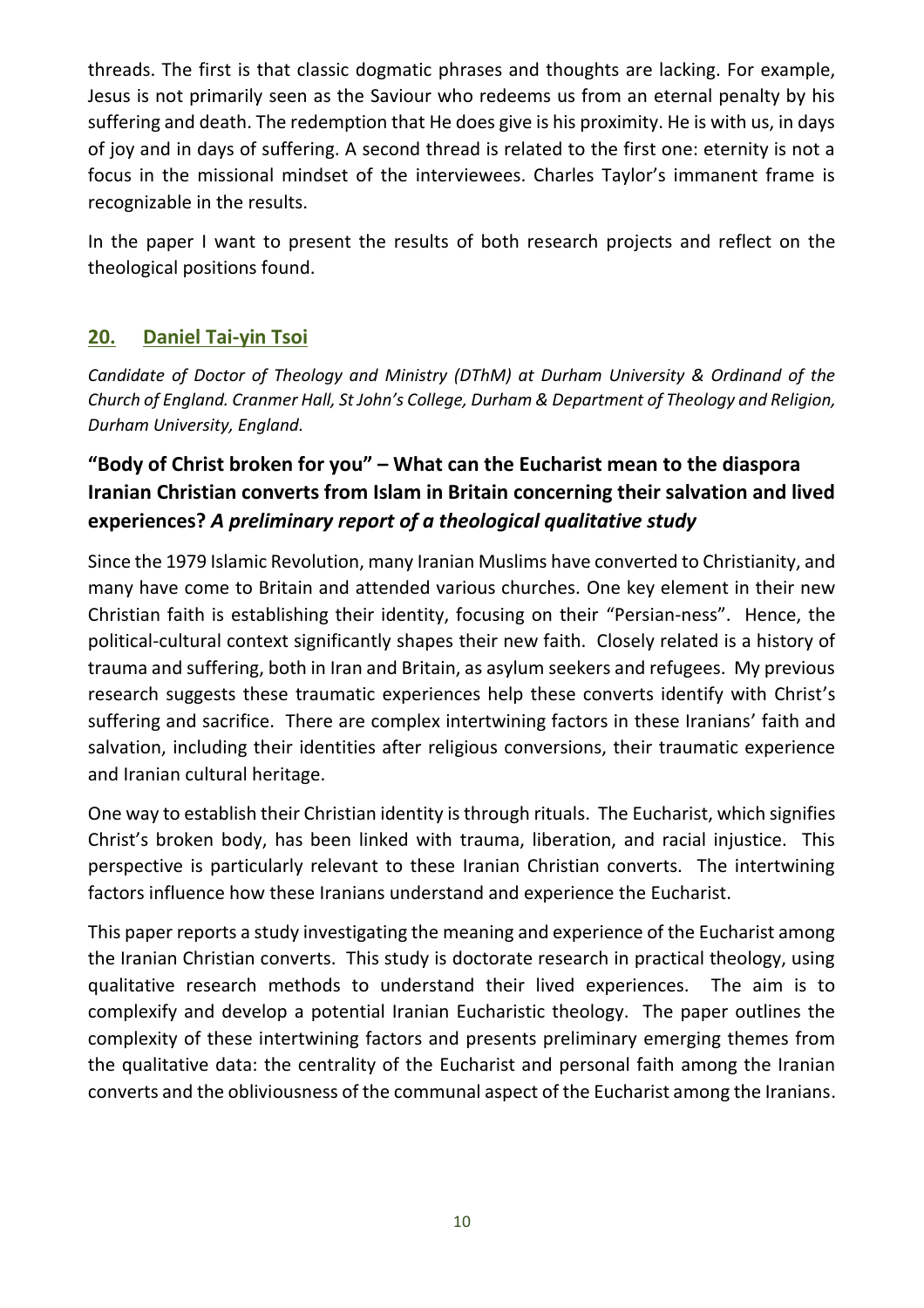#### **21. Karen Zwijze-Koning, Hans Schaeffer & Jenny van der Aa**

*Department of Practical Theology, Theological University of Kampen|Utrecht, the Netherlands.*

## **Salvation and Church Renewal: An Investigation into Practices of Sourcing and Sharing**

Salvation is more than a concept  $-$  it is a divine practice that can be experienced in its transformative power both within local church communities, and beyond. This paper describes a framework of six fields of Christian practice, and its use in several Dutch churches that engage in a renewal process towards the year 2030 (www.kerk2030.nl). These fields of practice, which form a coherent framework informed by research on lived theology, can be described as means by which Christians experience and embody salvation in a church setting, with an eye to their missiological task for society.

Churches that participate in the church renewal program 'Kerk2030' are asked to build an infrastructure of continuous reflection on these six practices, which helps them grow in their sustainability and vitality towards the year 2030. Here we (1) present and critically discuss the six fields of practices regarding their internal and external empowerment, and (2) reflect on some preliminary findings from the empirical research. We also scrutinize some of the possibilities in which reflections on these six fields of practices may be used by churches to foster their own transformation so they can become more 'Christ-like' (3). Lastly, we will reflect on the question what the terminology of 'salvation' may bring for this infrastructure of reflection (4).

## **22. Annemiek de Jonge**

*Educational manager at Social Work and Theology and senior-researcher Spiritual Care, lectorate Zorg en Zingeving, Christian University of Applied Sciences Viaa – Zwolle, the Netherlands.*

## **Soteriological views of practitioners in evangelical missionary practice**

Soteriology is a theme that is not often discussed in the practice of missionary work. Many practitioners find the very word incomprehensible. Yet it is important to bring up soteriology in missionary practice because missiology is always rooted in conceptions of salvation. In this paper, based on my PhD research, I describe the soteriological views of pioneers in two evangelical missionary practices. In the theological reflection that follows, I explore the questions and tensions that arise when practitioners' views are juxtaposed with the more institutional understandings of soteriology present in the evangelical movement. In this way the paper provides insight into the specific questions and tensions surrounding the contextualisation of evangelical soteriology in a secularising Western society.